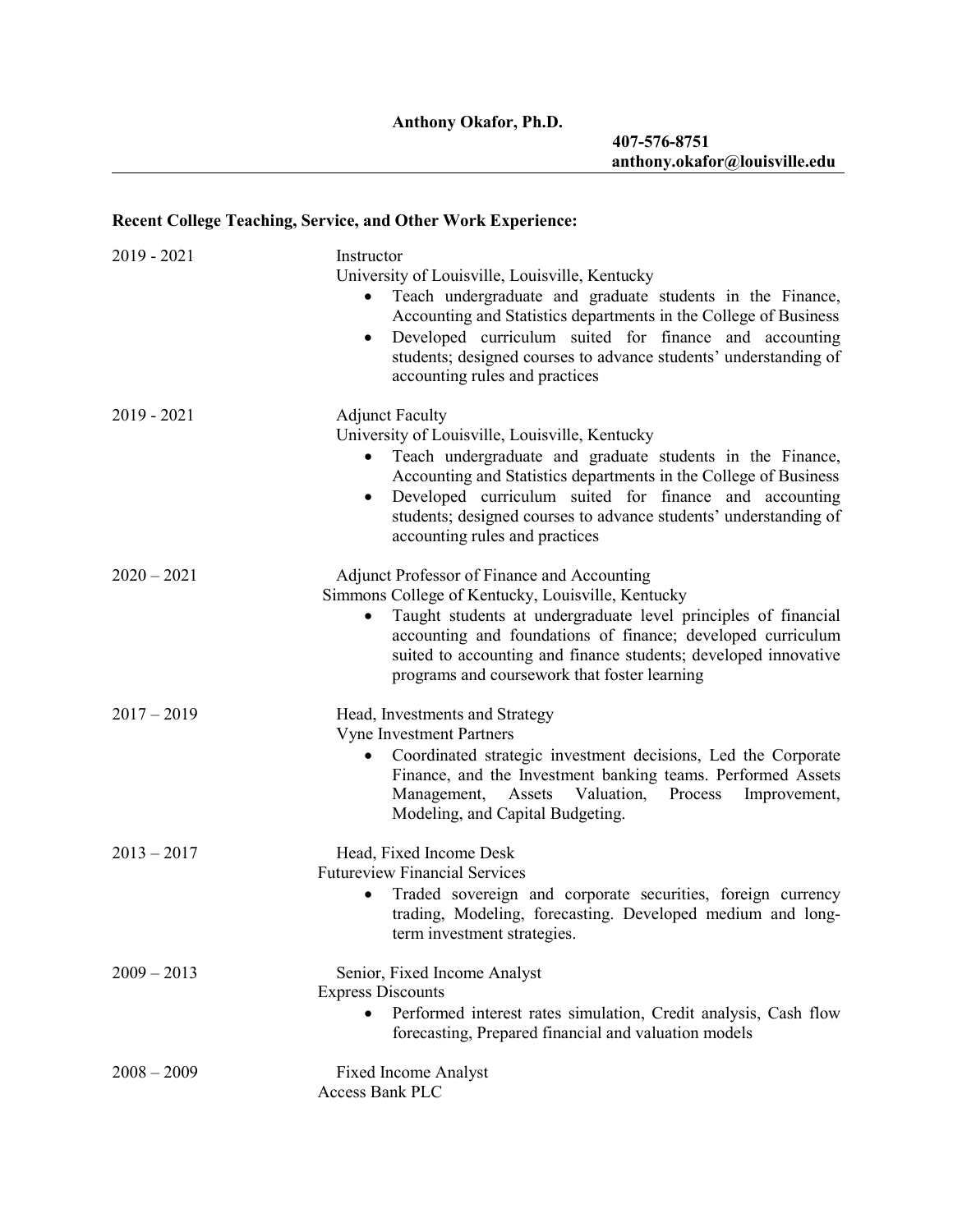| • Developed cash flow forecasting model, Budgeting, Interest       |
|--------------------------------------------------------------------|
| rates simulation, Credit analysis, Cash flow forecasting, Prepared |
| financial and valuation models                                     |

| <b>Education:</b> |                                  |                                    |
|-------------------|----------------------------------|------------------------------------|
| Ph.D.             | <b>Walden University</b>         | Major Area: Finance                |
| M.S               | University of London             | Major Area: Accounting             |
| M.S               | Ladoke Akintola University       | <b>Information Technology</b>      |
|                   | Of Technology, Ogbomoso          |                                    |
| M.B.A             | University of Louisville         | Major Area: Business Analytics     |
| B.S               | Federal Polytechnic Ado          | Major Area: Electrical Electronics |
|                   |                                  | Engineering                        |
| B.A               | <b>Oxford Brookes University</b> | Major Area: Accounting             |

## **Peer Reviewed Articles**

"Impact of valuation methods on the likelihood of mergers and acquisitions of high-tech startup companies". ProQuest, 1-193, Summer 2018

"Drivers of credit union penetration: An international analysis," With Michael Adusei and Adeleye Ngozi, *Managerial and Decision Economics*. 42 (3) 710 – 723 fall 2020 <https://onlinelibrary.wiley.com/doi/10.1002/mde.3267>

"Corporate Social Responsibility and financial performance: Evidence from US Tech Firms." with Michael Adusei and Adeleye Ngozi *Journal of Cleaner Production*, 126078. Spring 2021 <https://www.sciencedirect.com/science/article/abs/pii/S0959652621002985>

"Bank Risks, Regulatory Interventions and Deconstructing the Focus on Credit Risk" with Javier Fadul. Research Journal of Finance and Accounting. 10(8), 101 – 107. Summer 2019

"Refocusing on the Success Enabling Factors in Mergers and Acquisitions". European Scientific Journal. 15(16), 172 – 190. Summer 2019

*"*Comparative Study of Education Funding in Nigeria." with Edward Agbai and Funminiyi Egbedoyin. Journal of Education and Practice. 12(5), 1-12 .Spring 2021

"Sectorial Analysis of the U.S. and China Trade Conflict". with Edward Agbai and Funminiyi Egbedoyin ,European Scientific Journal, ESJ, 17(1), 68. Spring 2021

"Tax Policy and Foreign Direct Investment: A Regime Change Analysis", with Edo and Emmanuel, A. J. Fin. Bank. Review, 5 (3): 84 – 98 [https://doi.org/10.35609/jfbr.2020.5.3\(3\)](https://doi.org/10.35609/jfbr.2020.5.3(3)) 

"Corporate Taxes and Foreign Direct Investments: An Impact Analysis", with Edo and Emmanuel, A. Public Policy and Administration Research, 5(9) 51-62<https://doi.org/10.7176/PPAR/10-9-07>

## **Dissertation title:**

Impact of valuation methods on the likelihood of mergers and acquisitions of high-tech startup companies

## **Courses most frequently taught:**

Foundations of Finance, Corporate Finance, Contemporary Financial Management, Principles of Managerial Accounting, Principles of Financial Accounting, Introduction to Statistics and Decision Analysis.

## **Professional Associations and Service:**